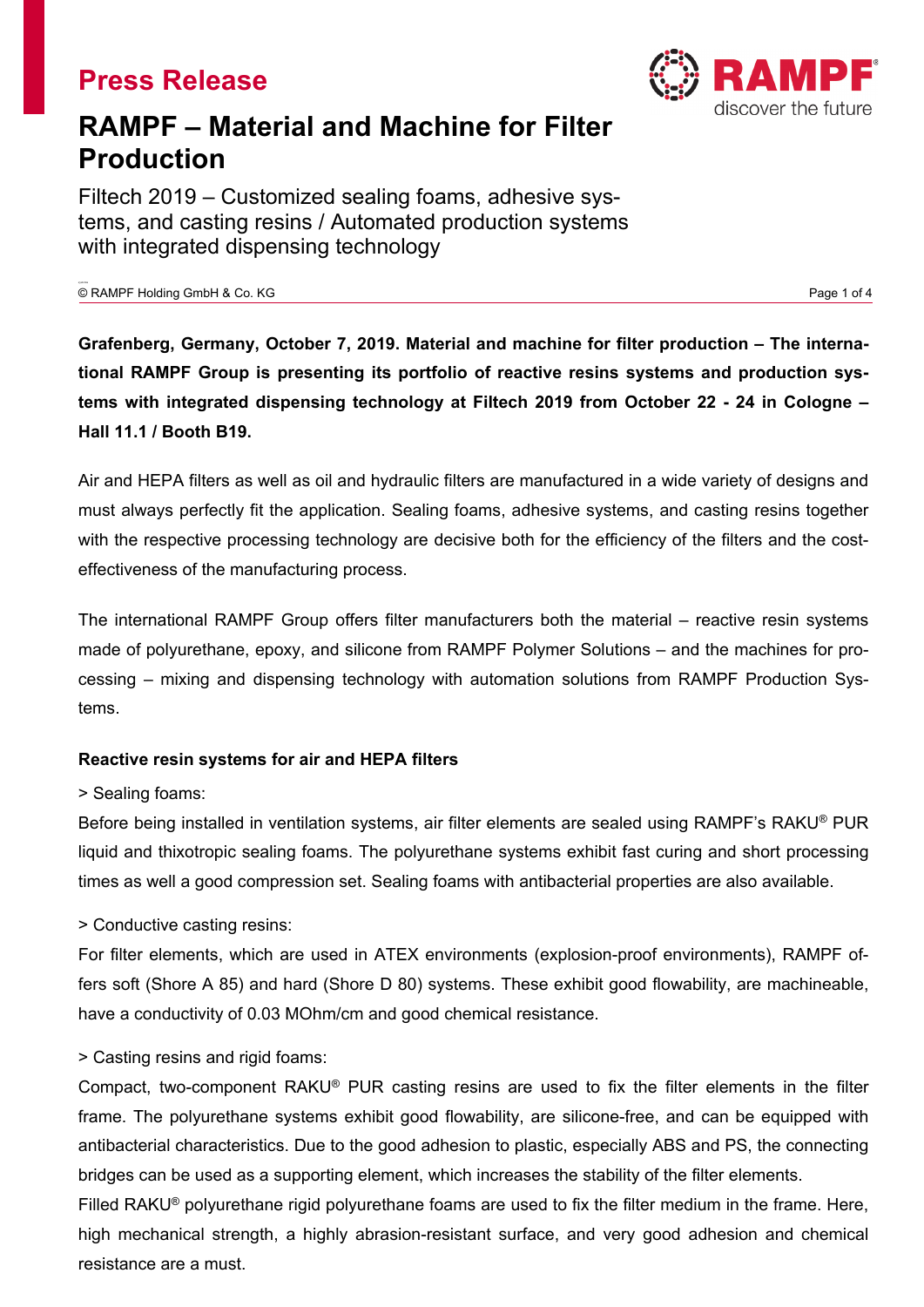#### **RAMPF: Material and Machine for Filter Production**

Filtech 2019 – Customized sealing foams, adhesive systems, and casting resins / Automated production systems with integrated dispensing technology

© RAMPF Holding GmbH & Co. KG Page 2 of 2

#### **Reactive resin systems for oil and hydraulic filters**

For the manufacture of oil and hydraulic filters, RAMPF has developed numerous adhesive systems and casting compounds based on polyurethane and epoxy. They exhibit good adhesion to plastic and metal as well as optimized hardening properties and fast process times, which increase the productivity and efficiency of production.



RAMPF Polymer Solutions develops and produces a wide variety of high-performance products for a filter systems.

## **Production systems with integrated dispensing technology**

Mixing and dispensing systems developed and manufactured by RAMPF Production Systems guarantee for the reliable processing of the reactive resin systems used in filter production.

## > Casting:

Components with windings, narrow gaps, or shapes that are difficult to vent can be cast without air bubbles under vacuum. This facilitates the manufacture of products that meet high insulation requirements and guarantees their long-lasting performance, also in extreme conditions. Furthermore, the vacuum technology enables the manufacture of optically transparent connections.

#### > Bonding:

RAMPF processes all kinds of multi-component adhesives into precisely reactive products and applies these to the joints after first activating the latter. The joining process can be done manually or automated. The crosslinking process occurs under defined conditions.

#### > Automation:

In addition to the core competence of mixing and dispensing technology, RAMPF provides productspecific automation concepts with integrated parts transport and heat treatment, assembly and joining technology as well as logistic and quality assurance solutions.

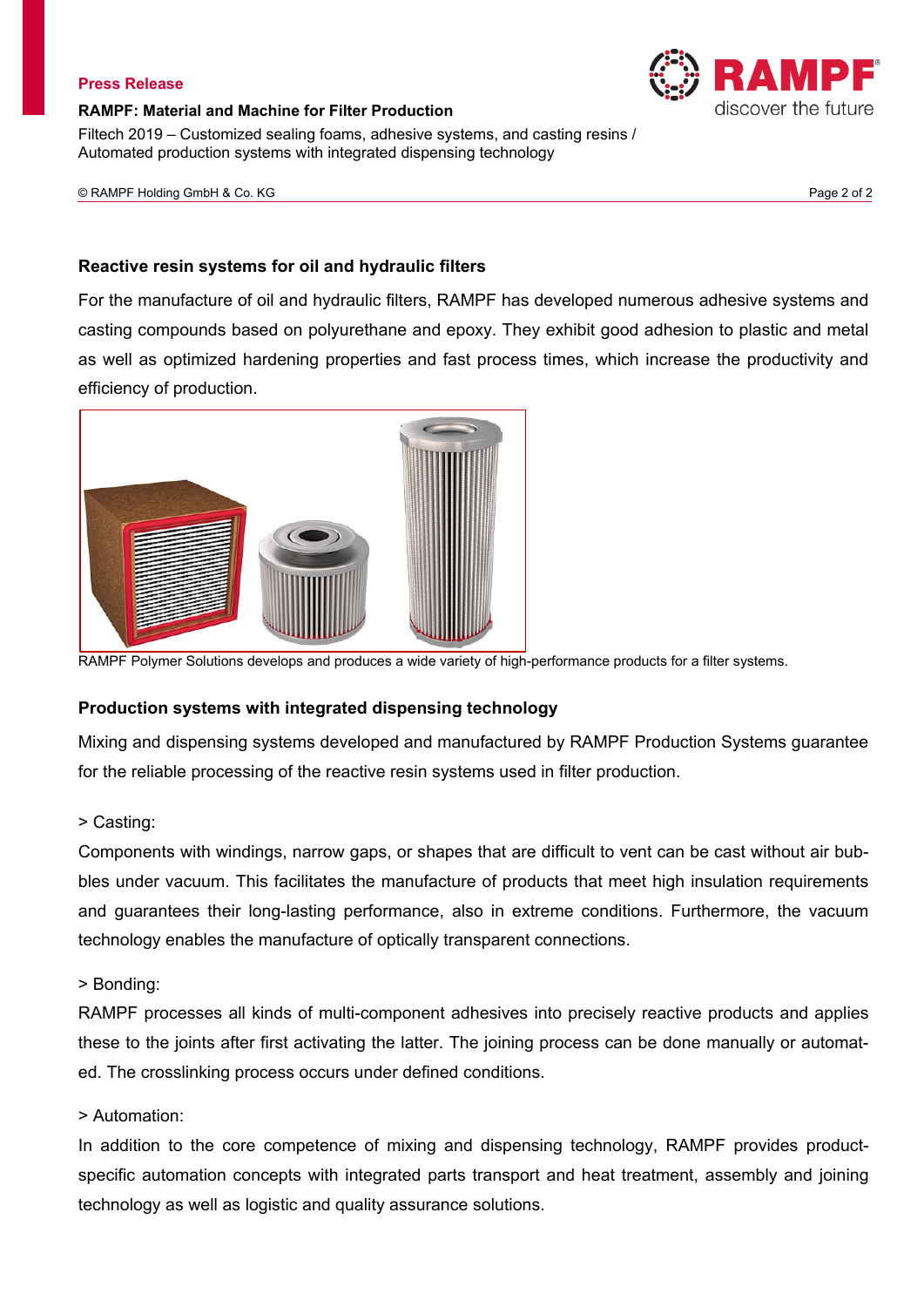#### **RAMPF: Material and Machine for Filter Production**

Filtech 2019 – Customized sealing foams, adhesive systems, and casting resins / Automated production systems with integrated dispensing technology

© RAMPF Holding GmbH & Co. KG Page 2 of 2



Process expertise combined with customized automation solutions generates the highest customer benefit – RAMPF Production Systems is an expert for the development and manufacture of innovative production systems with integrated dispensing technology.

Hartmut Storz, CEO RAMPF Production Systems – "The synergy effects that result from our chemical and engineering know-how in Polymer Solutions and Production Systems benefit our customers directly in form of tailor-made reactive resin systems and processing technologies."